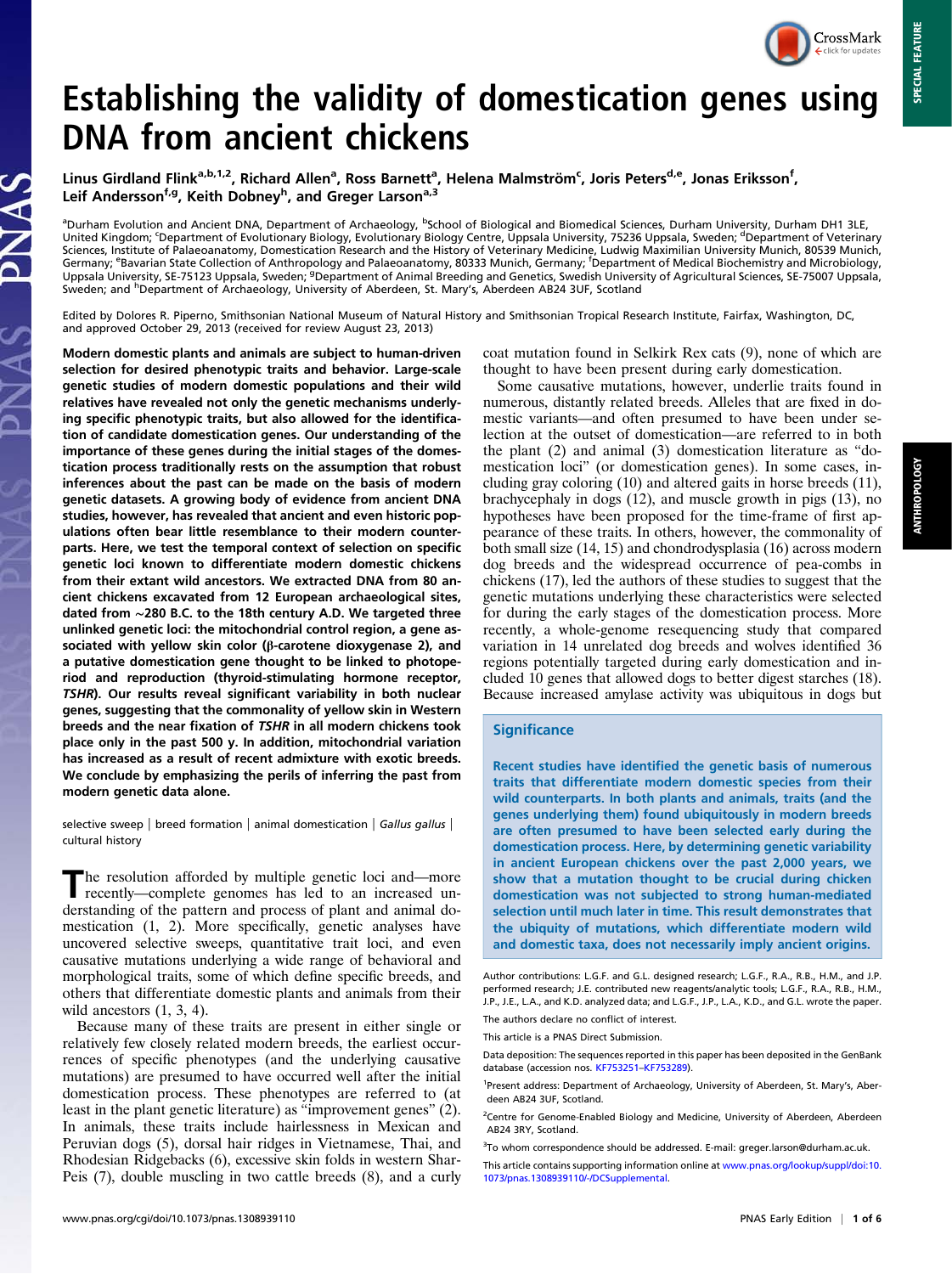absent in wolves, the authors concluded that this change must have occurred when early dogs began adapting to a starch-rich diet provided by early farmers.

Recent genetic and archaeological research has also shed light on domestic chickens and their primary ancestor, the Red Junglefowl (Gallus gallus) (19). Based on archaeological bones identified from Neolithic sites in the Yellow River basin, chickens were thought to have been domesticated as early as 6000 B. C. (20). This conclusion has recently been questioned, however, because bones presumed to originate from chickens in the original faunal analysis (21, 22) have since been shown to be pheasants (23, 24). As a result, a reevaluation of all of the early finds is necessary to establish the true chronology and geography of chicken domestication.

Genes that differentiate modern domestic chickens from Red Junglefowl include those that underlie the yellow skin phenotype present in the vast majority of Western, commercial chicken breeds, as well as numerous geographically restricted and fancy breeds. Yellow skin is caused by a recessive allele of the  $BCDO2$  (β-carotene dioxygenase 2) gene (25).  $BCDO2$  encodes the β-carotene dioxygenase 2 enzyme that cleaves colorful carotenoids into colorless apocarotenoids (26). Although the expression of the dominant allele in skin tissue results in white skin color, the recessive allele possesses one or more cis-acting and tissue-specific regulatory mutations that inhibit expression of BCDO2 in skin tissue. Provided that sufficient carotenoids are available in the diet, the recessive allele reduces carotenoid cleavage and allows them to be deposited in skin tissue, leading to yellow skin (25). This recessive BCDO2 allele is thought to have been acquired through hybridization with the Gray Junglefowl (Gallus sonneratii) in South Asia (25). Red and Gray Junglefowl are known to hybridize in contact zones in the Indian subcontinent (27, 28), and it is possible that domestic poultry engaged in the same behavior after they were introduced from Southeast Asia. Given the ubiquity and genomic signatures of strong human-driven selection of the yellow skin trait in modern, Western commercial chickens (29), Eriksson et al. (25) suggested that this trait was favored by humans after chickens acquired the trait in South Asia, but before the first wave of domesticated chickens arrived in Europe between 900 and 700 B.C. (30, 31).

In addition, a recent analysis of pooled wild and domestic chicken samples revealed strong selection signatures across a number of loci, as well as a missense mutation in the thyroidstimulating hormone receptor (TSHR), a locus possibly linked to shifts in seasonal mating (29). Given its ubiquity in domestic breeds (264 of 271 birds representing 36 global populations were homozygous for the sweep allele; the remaining 7 were heterozygous) and the general absence of the derived allele in Red Junglefowl, the authors of that study concluded that the TSHR locus may have played a crucial role during chicken domestication (29).

Here, we investigate whether the TSHR gene was selected for during the early stages of chicken domestication (29), and if early poultry keepers favored the BCDO2 gene that underlies yellow skin in chickens soon after it was acquired from the Gray Junglefowl (25, 29). To do so, we genotyped SNPs linked with the sweep alleles in both TSHR and BCDO2 in 80 ancient European chickens dating from ∼280 B.C. to the 18th century A.D. [\(Table](http://www.pnas.org/lookup/suppl/doi:10.1073/pnas.1308939110/-/DCSupplemental/pnas.201308939SI.pdf?targetid=nameddest=ST1) [S1](http://www.pnas.org/lookup/suppl/doi:10.1073/pnas.1308939110/-/DCSupplemental/pnas.201308939SI.pdf?targetid=nameddest=ST1) and *[SI Materials and Methods](http://www.pnas.org/lookup/suppl/doi:10.1073/pnas.1308939110/-/DCSupplemental/pnas.201308939SI.pdf?targetid=nameddest=STXT)*). If *TSHR* played a critical role during the domestication process, all of the samples analyzed here should have been fixed for the derived TSHR allele, as has been demonstrated in worldwide modern chicken populations (29). Similarly, if BCDO2 and the yellow skin phenotype was favored and maintained soon after its introgression from Gray Junglefowl, a significant proportion of the ancient European individuals should also possess this phenotype. Finally, we assess the hypothesis that the presence of mitochondrial DNA (mtDNA) control region (CR) haplogroups A–D has resulted from the recent introduction of East Asian chickens into the European

gene pool, and that haplogroup E is historically associated with European chickens (32).

### Results

For each ancient individual, we attempted to amplify a 58-bp fragment surrounding the candidate missense (Gly > Arg) SNP in the TSHR gene (29), a 51-bp fragment surrounding a SNP in the BCDO2 gene associated with the yellow skin allele (SNP B in table 1 of ref. 25), and a 201-bp fragment of the mtDNA CR (33). Overall, 55 of 80 (69%) ancient chicken remains provided reproducible results for at least one of three loci (Fig. 1, [Fig. S1](http://www.pnas.org/lookup/suppl/doi:10.1073/pnas.1308939110/-/DCSupplemental/pnas.201308939SI.pdf?targetid=nameddest=SF1), and [Table S1\)](http://www.pnas.org/lookup/suppl/doi:10.1073/pnas.1308939110/-/DCSupplemental/pnas.201308939SI.pdf?targetid=nameddest=ST1). We observed allelic drop out in a number of heterozygous specimens for both TSHR and BCDO2. However, we estimated the probability of falsely assigning a true heterozygous individual as a homozygote to <0.01. In addition, external replication on 12 samples yielded identical mtDNA CR and TSHR sequences ([SI Materials and Methods](http://www.pnas.org/lookup/suppl/doi:10.1073/pnas.1308939110/-/DCSupplemental/pnas.201308939SI.pdf?targetid=nameddest=STXT)).

Among the 44 specimens from whom the TSHR locus was successfully genotyped, 8 individuals were homozygous for the derived (domestic) sweep allele, 14 were homozygous for the wild-type allele, and 22 specimens were heterozygous (Fig. 1 and [Table S1\)](http://www.pnas.org/lookup/suppl/doi:10.1073/pnas.1308939110/-/DCSupplemental/pnas.201308939SI.pdf?targetid=nameddest=ST1). The results of a Fisher's exact test revealed that the sweep allele was significantly less frequent in the ancient sample than in modern chickens ( $\dot{P}$  < 0.0001). A binomial probability test demonstrated that observing these frequencies among the ancient samples, assuming the frequencies of the modern sam-ples [\(Fig. S2](http://www.pnas.org/lookup/suppl/doi:10.1073/pnas.1308939110/-/DCSupplemental/pnas.201308939SI.pdf?targetid=nameddest=SF2) and [Table S2\)](http://www.pnas.org/lookup/suppl/doi:10.1073/pnas.1308939110/-/DCSupplemental/pnas.201308939SI.pdf?targetid=nameddest=ST2) (29), is very unlikely ( $P < 0.0001$ ). In addition, a  $\chi^2$  test on TSHR genotype frequencies derived from the second to third century A.D. Quintana/Künzing Roman population (Fig. 1 and [Tables S1](http://www.pnas.org/lookup/suppl/doi:10.1073/pnas.1308939110/-/DCSupplemental/pnas.201308939SI.pdf?targetid=nameddest=ST1) and [S3\)](http://www.pnas.org/lookup/suppl/doi:10.1073/pnas.1308939110/-/DCSupplemental/pnas.201308939SI.pdf?targetid=nameddest=ST3) revealed that the observed frequencies are consistent with Hardy–Weinberg equilibrium ( $P > 0.95$ ,  $\chi^2 = 0.004$ , df = 1), although one group had fewer than the recommended minimum number of expected genotypes/individuals.

Of the 25 ancient specimens successfully genotyped for the BCDO2 locus, 20 were homozygous for the white skin allele (found in Red Junglefowl) and five individuals were heterozygous (Fig. 1 and [Table S2\)](http://www.pnas.org/lookup/suppl/doi:10.1073/pnas.1308939110/-/DCSupplemental/pnas.201308939SI.pdf?targetid=nameddest=ST2). Because only one functional copy of the BCDO2 gene is necessary to effectively cleave carotenoids, the yellow skin phenotype can only be expressed in chickens that are homozygous for the yellow skin allele and consume sufficient carotenoids in their diet. Of the 25 successfully genotyped chicken samples, none could express the yellow skin phenotype. Because genotype/phenotype frequencies reported previously were selected on the basis of their phenotypes (nonrandom sampling) (25), we did not carry out statistical comparisons of allele frequencies between ancient and modern populations.

The targeted mtDNA CR fragment was successfully sequenced in 38 individuals ([Table S1](http://www.pnas.org/lookup/suppl/doi:10.1073/pnas.1308939110/-/DCSupplemental/pnas.201308939SI.pdf?targetid=nameddest=ST1)). The topology of a maximum-likelihood tree constructed from an alignment of 201-bp haplotypes matched the neighbor-joining tree generated by Liu et al. (19), confirming previous observations that this specific 201-bp fragment is sufficient for recovering the major clades present in the chicken mitochondrial tree (Fig. 2 and [Fig. S3](http://www.pnas.org/lookup/suppl/doi:10.1073/pnas.1308939110/-/DCSupplemental/pnas.201308939SI.pdf?targetid=nameddest=SF3)) (33, 34). We identified a total of three haplotypes among the ancient specimens, all of which clustered within the E clade on the chicken mitochondrial tree (19, 35) (Fig. 2 and [Table S4\)](http://www.pnas.org/lookup/suppl/doi:10.1073/pnas.1308939110/-/DCSupplemental/pnas.201308939SI.pdf?targetid=nameddest=ST4). The E3  $(n = 1)$  and E6  $(n = 2)$  haplotypes (19) were present only in Medieval and post-Medieval chickens from England [\(Tables](http://www.pnas.org/lookup/suppl/doi:10.1073/pnas.1308939110/-/DCSupplemental/pnas.201308939SI.pdf?targetid=nameddest=ST1) [S1](http://www.pnas.org/lookup/suppl/doi:10.1073/pnas.1308939110/-/DCSupplemental/pnas.201308939SI.pdf?targetid=nameddest=ST1) and [S4\)](http://www.pnas.org/lookup/suppl/doi:10.1073/pnas.1308939110/-/DCSupplemental/pnas.201308939SI.pdf?targetid=nameddest=ST4), whereas the remaining 35 individuals possessed a 201-bp haplotype corresponding to haplotypes E1, E5, E12, E15, or E16 described using a 519-bp fragment [\(Table S4](http://www.pnas.org/lookup/suppl/doi:10.1073/pnas.1308939110/-/DCSupplemental/pnas.201308939SI.pdf?targetid=nameddest=ST4)) (19). We find a significant difference in haplogroup frequencies (pooled into two groups of chickens: those belonging to haplogroup E and those belonging to haplogroup A–D) between the ancient and modern datasets (Fisher's exact test,  $P < 0.002$ ) ([Table S5\)](http://www.pnas.org/lookup/suppl/doi:10.1073/pnas.1308939110/-/DCSupplemental/pnas.201308939SI.pdf?targetid=nameddest=ST5). Assuming the frequency reported for modern European chickens ([Table S5](http://www.pnas.org/lookup/suppl/doi:10.1073/pnas.1308939110/-/DCSupplemental/pnas.201308939SI.pdf?targetid=nameddest=ST5)) (i.e., ∼15% of modern European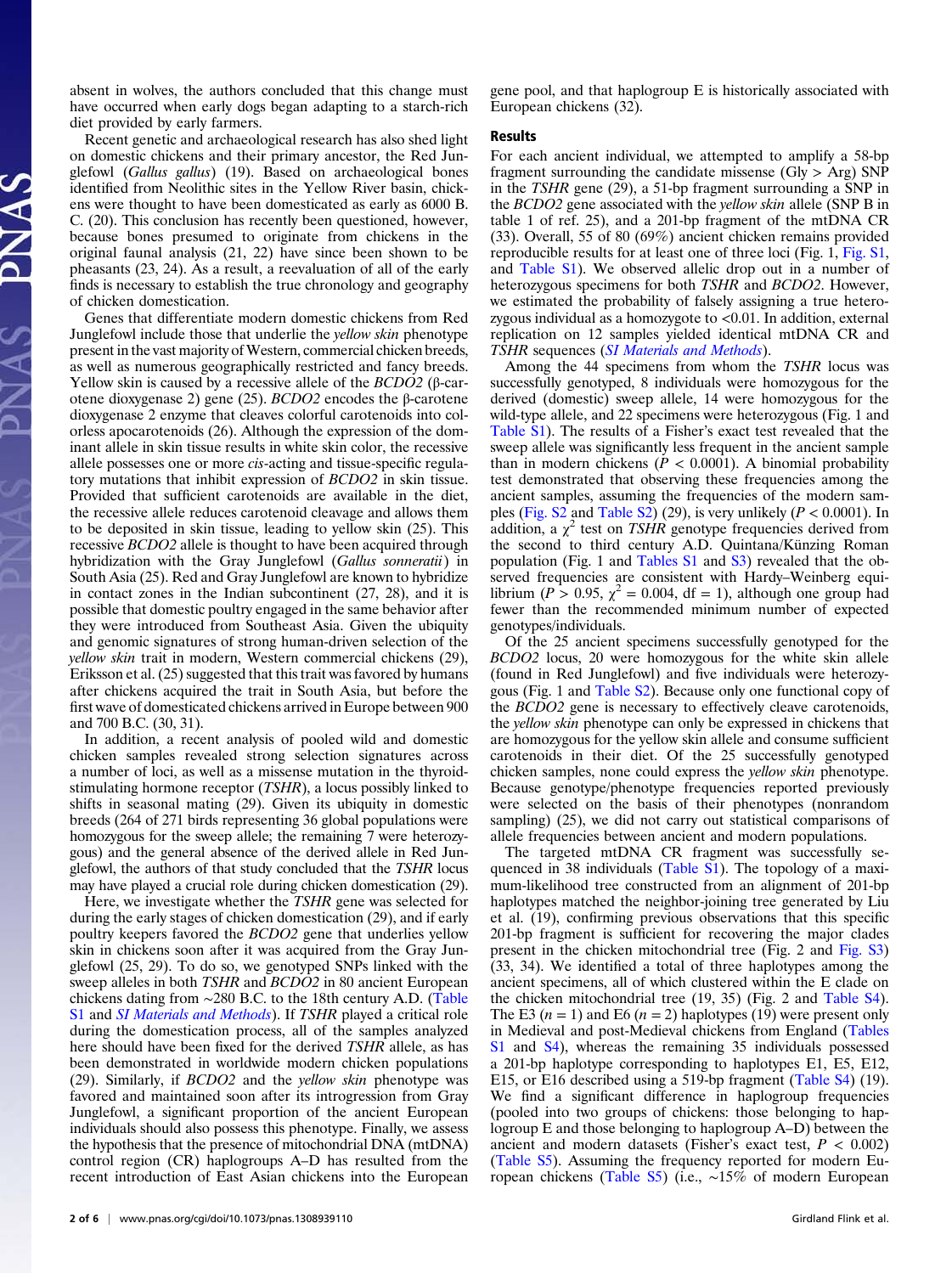

Fig. 1. (A) A map showing the locations and chronology of archaeological sites (black dots) from three different European regions where ancient chicken remains analyzed in this study were excavated (see also [SI Materials and Methods](http://www.pnas.org/lookup/suppl/doi:10.1073/pnas.1308939110/-/DCSupplemental/pnas.201308939SI.pdf?targetid=nameddest=STXT) and [Fig. S1\)](http://www.pnas.org/lookup/suppl/doi:10.1073/pnas.1308939110/-/DCSupplemental/pnas.201308939SI.pdf?targetid=nameddest=SF1). The pairs of colored boxes adjacent to each region show which of two alleles of two nuclear genes (TSHR and BCDO2) were present in each genotyped individual [\(Table S1\)](http://www.pnas.org/lookup/suppl/doi:10.1073/pnas.1308939110/-/DCSupplemental/pnas.201308939SI.pdf?targetid=nameddest=ST1). (B) Pie charts showing the differing allele frequencies of all (pooled) ancient samples (from 290 B.C. to the 18th century A.D.) [\(Table S2](http://www.pnas.org/lookup/suppl/doi:10.1073/pnas.1308939110/-/DCSupplemental/pnas.201308939SI.pdf?targetid=nameddest=ST2)). Allele frequencies found in modern chicken populations at the TSHR locus were derived from ref. 29 and at the BCDO2 locus from ref. 25.

chickens possess haplotypes from clades A–D), a binomial test revealed that the probability of observing only the E haplogroup in 43 ancient specimens (the unique 38 sequences combined with previously published data) (Table  $\overline{S5}$ ) is <0.001.

### Discussion

**TSHR Domestication Locus.** The locus encoding TSHR on chromosome 5 in domestic chickens has recently been shown to have undergone a massive selective sweep (29). A nonconservative amino acid substitution (a missense mutation Gly558Arg) was identified as a potential causal and target mutation for the selective sweep. Although the function (and corresponding phenotype) associated with the derived allele remains unknown, it is possible that this gene variant affects photoperiod control and the absence of strict seasonal reproduction, a trait commonly found in domestic animals but rare or absent among their wild relatives (29). Because 264 of 271 modern birds representing 36 globally distributed populations were homozygous for the derived sweep allele (the seven remaining were heterozygous), and



Fig. 2. (A) Two pie charts showing differences in mtDNA haplogroup frequencies between ancient and modern European chickens. The ancient sample consists of specimens sequenced in this study ( $n = 38$ ) and from a previous publication ( $n = 5$ ) (34) and the modern data was compiled from (19, 32, 39) [\(Table S5](http://www.pnas.org/lookup/suppl/doi:10.1073/pnas.1308939110/-/DCSupplemental/pnas.201308939SI.pdf?targetid=nameddest=ST5)). The colors in A correspond to haplogroups depicted in a phylogenetic tree in B,  $(B)$  A maximum-likelihood phylogenetic tree constructed using 519-bp haplotypes defined in ref. 19. White (or colorless) clades were not identified in either modern or ancient European chickens. A more detailed maximum-likelihood tree, including detailed description of methods and results (including nodal support values), is described in the [SI](http://www.pnas.org/lookup/suppl/doi:10.1073/pnas.1308939110/-/DCSupplemental/pnas.201308939SI.pdf?targetid=nameddest=STXT) [Materials and Methods](http://www.pnas.org/lookup/suppl/doi:10.1073/pnas.1308939110/-/DCSupplemental/pnas.201308939SI.pdf?targetid=nameddest=STXT) (see also [Fig. S3](http://www.pnas.org/lookup/suppl/doi:10.1073/pnas.1308939110/-/DCSupplemental/pnas.201308939SI.pdf?targetid=nameddest=SF3)).

because the Red Junglefowl individuals that also possessed the mutation were thought have acquired it from domestic chickens, Rubin et al. (29) suggested that TSHR was a domestication locus. If this selective sweep occurred during the early phase of domestication, all ancient chickens that postdate this event (and are located outside the natural distribution range of Red Junglefowl, thus eliminating the potential for backcrossing with wild birds) should also possess the derived allele.

The results presented here, however, demonstrate that although the derived allele was present in European chickens dated to ∼280 B.C. to the 16th–18th century A.D., it was only found on 43% of the typed chromosomes and the wild-type allele persisted at intermediate frequencies until at least the 16th–18th century AD (Fig. 1 and [Tables S1](http://www.pnas.org/lookup/suppl/doi:10.1073/pnas.1308939110/-/DCSupplemental/pnas.201308939SI.pdf?targetid=nameddest=ST1) and [S2\)](http://www.pnas.org/lookup/suppl/doi:10.1073/pnas.1308939110/-/DCSupplemental/pnas.201308939SI.pdf?targetid=nameddest=ST2). These results suggest that the TSHR mutation was neither a prerequisite, nor critical in the immediate aftermath of chicken domestication. Although the strength of the selection pressure that drove the sweep haplotype in modern populations is not in doubt (29), the data presented here suggest that the fixation of the derived allele in European chickens was likely much closer to the present-day and certainly within the last 500 y, possibly commensurate with the improvement of farmyard animals that began during the industrial revolution (27).

In one possible scenario, the sweep allele was fixed in Western Europe and spread across the world with newly synthesized commercial breeds that emerged during the second half of the 19th century (27). This hypothesis seems overly simplistic, however, given that the TSHR allele was found to be fixed (or nearly so) in modern Egyptian Fayoumi chickens and Silkie, Cochin, and Hua-Tung chickens from China (29) that are unlikely to have been strongly influenced by European commercial breeds. It is therefore possible that the TSHR sweep allele became fixed in populations originating outside Europe well before the creation of modern breeds, and that these birds in turn replaced the initial populations introduced into Europe. This narrative is supported by the observation that the Classical Greek chickens (Kassope) were the only population analyzed in this study that was fixed for the sweep allele (Fig. 1 and [Table S1](http://www.pnas.org/lookup/suppl/doi:10.1073/pnas.1308939110/-/DCSupplemental/pnas.201308939SI.pdf?targetid=nameddest=ST1)). Although the earliest Central European chickens that arrived north of the Alps ∼600–400 B.C. likely descended from founder populations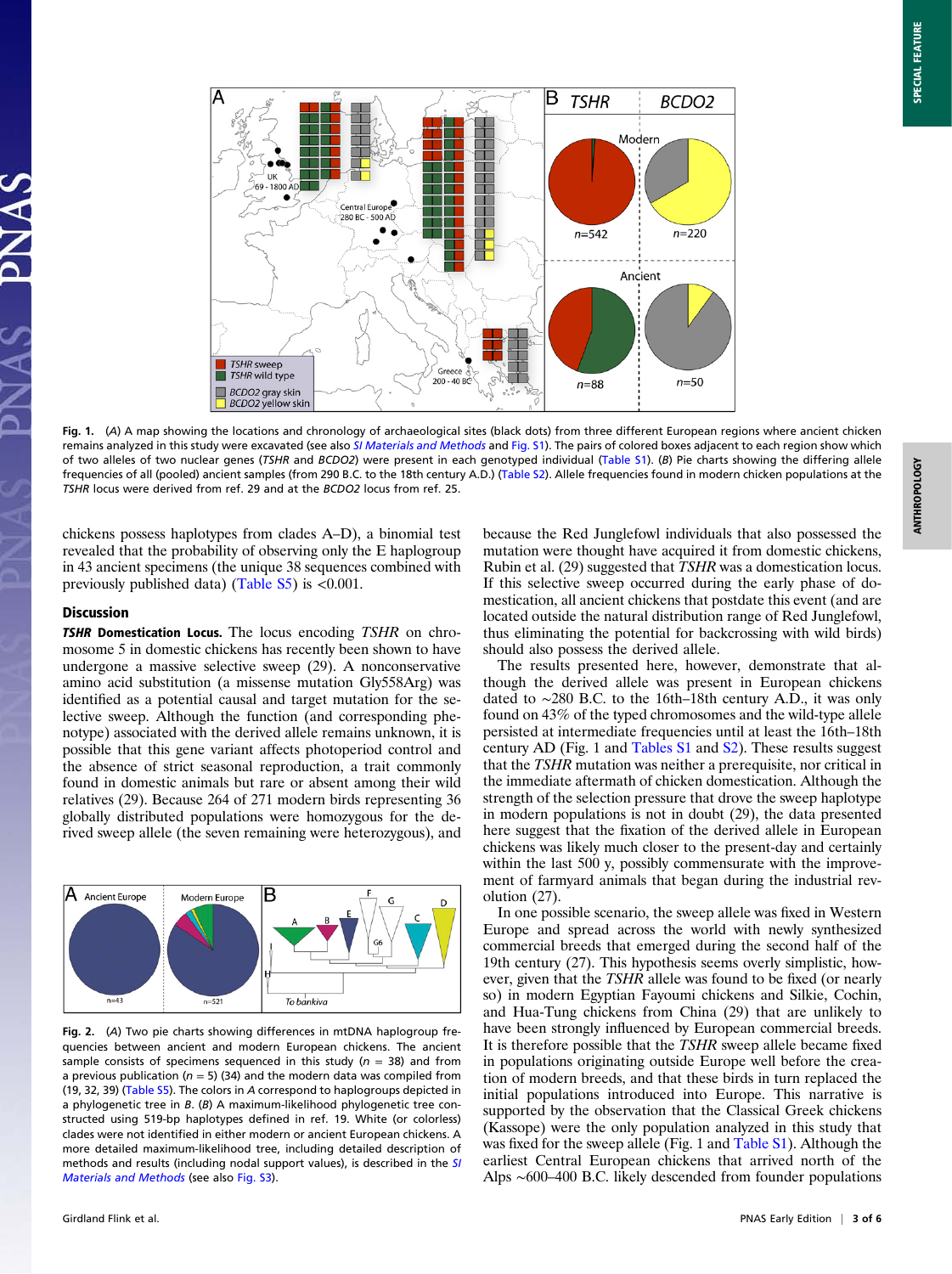present in eighth to fifth century B.C. Greek settlements on the Mediterranean coast, the first century B.C. chicken population from Kassope could have arrived as part of a secondary introduction of chickens. During the Achaemenid (550–330 B.C.) and Hellenistic (323–31 B.C.) periods, the Aegean region was a commercial hub that drew trade from most of the Near and Middle East, including the Indus Valley (36). Such trade networks could have been linked to the introduction of chicken populations that had undergone a selective sweep at the TSHR locus. Crucially, however, none of the Greek individuals possessed the introgressed Gray Junglefowl BCDO2 allele (Fig. 1), suggesting these two loci were selected for and fixed at different times and places.

The BCDO2 Yellow Skin Locus. The study that discovered the TSHR sweep (29) also confirmed a selective sweep encompassing the BCDO2 locus. Unlike TSHR, however, BCDO2 is only fixed in a limited number of (often commercial and geographically widespread) breeds (25). The yellow skin phenotype was previously shown to result from the presence of a BCDO2 allele that domestic chickens acquired not from their primary ancestor the Red Junglefowl—but from introgression between domestic chickens and Gray Junglefowl indigenous to South Asia (25).

The data presented here reveal that although the *yellow skin* allele was present on ∼10% of chromosomes in ancient European chickens, not a single ancient bird was homozygous for the Gray Junglefowl allele (and therefore capable of expressing the yellow skin phenotype) ([Tables S1](http://www.pnas.org/lookup/suppl/doi:10.1073/pnas.1308939110/-/DCSupplemental/pnas.201308939SI.pdf?targetid=nameddest=ST1) and [S2](http://www.pnas.org/lookup/suppl/doi:10.1073/pnas.1308939110/-/DCSupplemental/pnas.201308939SI.pdf?targetid=nameddest=ST2)). This finding is consistent with 17th–19th century records suggesting that a number of widespread, prolific, and economically important breeds raised in western and southern Europe, including the Dorking, Houdan, Sultan, Spanish, or B/W Bantams, clearly had white legs, but the Hamburgh, Polish, Turkish, and Crève Cœur breeds had leg colors ranging between slate blue and dark leaden-blue (27, 37). However, some 17th century European breeds, including the Padua, did possess yellow legs (37) and the trait was explicitly mentioned in relation to heavy, fast-growing types, including Cochin, Brahma, and Malay breeds imported by sea (and therefore named Captain's birds) from the Far East into Europe and the United States during the 1820s–1850s (27). It is therefore possible that the rise in frequency of the yellow skin phenotype occurred only after recent introductions of foreign birds to Europe and the breed formation process that consequently led to the creation of modern, widespread, commercial broiler, and egg-laying breeds. Tegetmeier (27), for example, noted the remarkable rapid growth and great size attained by crossbred birds produced by mating Cochins with the large traditional French Crève Cœur, La Flèche, and Houdan breeds. The ubiquity of the yellow skin phenotype in commercial, modern, and some rare, geographically restricted breeds can, therefore, be explained by rapid worldwide spread of newly synthesized commercial chickens. This suggestion is further supported by the fact that the *yellow skin* phenotype appears infrequently or is completely absent in rare breeds, such as the Friesian Fowl, Houdan, and Westfälischer Totleger (25).

The Mitochondrial Control Region. The mtDNA control region is a widely used locus in chicken genetic studies and has frequently been used to investigate domestication, admixture, and migration (19, 34, 35, 38). Although previous studies have concluded that modern European chickens (and Western commercial breeds) primarily possess mitochondrial haplotypes belonging to the E clade (19, 35), additional studies (32, 39) have demonstrated that haplogroups A–D are also present in a wide variety of breeds, most likely as a result of the intentional importation and hybridization of East Asian breeds into Europe during breed formation and breed improvement over the past 500 y (32).

Although a recent study of complete mtDNA chicken genomes revealed the existence of 14 mitochondrial clades found worldwide

(35), all 38 ancient chickens sequenced in this study, and five archaeological Spanish chickens typed in a previous study (34), possessed exclusively E-clade haplotypes (which represent 3 out of the 14 major clades in ref. 35) ([Tables S1](http://www.pnas.org/lookup/suppl/doi:10.1073/pnas.1308939110/-/DCSupplemental/pnas.201308939SI.pdf?targetid=nameddest=ST1) and [S5\)](http://www.pnas.org/lookup/suppl/doi:10.1073/pnas.1308939110/-/DCSupplemental/pnas.201308939SI.pdf?targetid=nameddest=ST5). These results first demonstrate that chickens initially introduced to Europe possessed a small fraction of the variability present in Southeast Asia, where chickens were originally domesticated. Second, these results demonstrate that all haplotypes belonging to other haplogroups therefore represent recent introductions. Interestingly, because all but three ancient European chickens possessed a single haplotype (probably corresponding to the common E1 hap-lotype) (19) ([Table S4](http://www.pnas.org/lookup/suppl/doi:10.1073/pnas.1308939110/-/DCSupplemental/pnas.201308939SI.pdf?targetid=nameddest=ST4)), the presence of haplotypes E3 and E6 in Medieval and post-Medieval contexts from the United Kingdom may imply secondary introductions.

Finally, although the nuclear loci typed in this study show a dramatic reduction in variability between ancient and modern populations, the mitochondrial signatures reveal an initial uniformity followed by an increase in haplogroup diversity in modern birds. These seemingly divergent genetic patterns reflect different human goals over the last two centuries, including not only intensive selection for traits associated with behavior, production *(TSHR)*, and skin color *(BCDO2)*, but also for phenotypic variability in fancy breeds achieved through the importation of East Asian varieties (32).

## Conclusions

A variety of genetic techniques and analytical approaches have led to the identification of selective sweeps and causative mutations that differentiate populations of domestic plants and animals from their modern wild counterparts. The ubiquity of sweep alleles across numerous breeds has often been used as an argument to infer their ancient origins, and as an argument that the SNPs and associated traits were selected for during the early phases of domestication (4, 14, 17, 18, 40). The patterns of allelic diversity presented here, however, challenge the hypothesis that modern variation can be directly mapped onto the past. Instead, the allelic variability within TSHR in ancient chickens demonstrates that this locus was not crucial for the early development of domestic chickens, and that the fixation of the derived allele (at least in European chickens) took place only in the past few hundred years. Similarly, although the yellow skin allele was present in ancient European chickens, the phenotype was very rare in the past. In addition, the fixation of the BCDO2 allele in numerous modern chicken breeds was likely also a recent occurrence, possibly coincident with recent breed formation instigated during the industrial revolution (27), and the subsequent development of modern commercial chicken breeds. This pattern demonstrates the ease with which we can underestimate the potential of alleles to become ubiquitous through rapid strong selection leading to fixation, followed by geographic proliferation through human-assisted migration.

This result is consistent with most ancient DNA studies that have revealed the hazards of assuming that modern genetic data can be used to draw accurate conclusions about past population variability. For example, a mutation in the NAM-B1 gene, associated with increased grain size in wheat, was thought (on the basis of fixation in modern cultivars) to have been selected for during the early phases of domestication (40). A genetic survey of 19th century historical seeds, however, revealed that fixation of the modern, sweep allele occurred only recently during crop improvement (41). A similar study of ancient maize concluded that, although two genes (tb1 and pbf) had been fixed for the domestic variant by ca. 4,000 y ago, one gene  $(su1)$  still possessed significant variability as long ago as *ca*. 2,000 y ago (42). Similarly, a number of studies of ancient mtDNA have shown that lineage replacement (often rapid and geographically widespread) was common among both domestic  $(43, 44)$  and wild  $(45, 46)$ populations.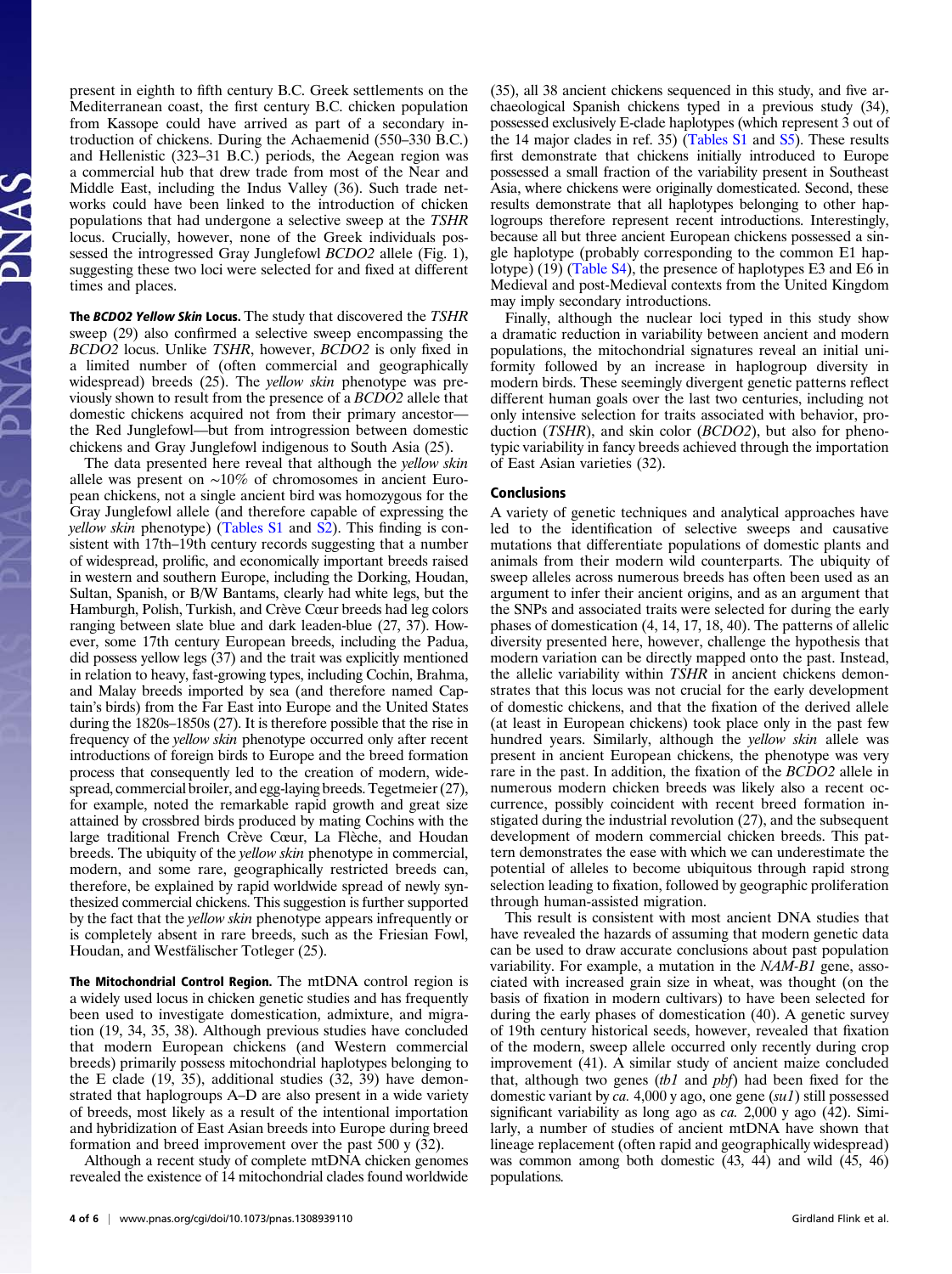The processes of recent breed formation, coupled with strong directed selection and admixture with exotic breeds, have rapidly and radically shaped the gene pools of modern domestic plants and animals, often distorting their deeper genetic history (47). As a result, hypotheses regarding past population dynamics drawn solely from modern datasets require verification through direct observation. This need is especially true where zooarcheological or historical records suggest recent origins for some traits. As mentioned at the outset, conclusions drawn from the genetic variability in modern samples suggest that small size (14, 15) and chondrodysplasia (16) in dogs, and pea-combs in chickens (17), occurred early during domestication. However, small dogs (<30-cm shoulder height) do not appear in the Eurasian archaeological record until after the first millennium B.C. (30), the earliest reported evidence for chondrodysplasia is found in Egyptian tomb art dating to the late third millennium B.C. (48), and the peacomb trait in chickens was still rare in mid-19th century English fowl (27).

These lines of evidence alone do not undermine claims for much earlier appearances of these and other domesticationrelated traits, but they do suggest that modern genetic data should be considered cautiously and within a broader context that includes an appreciation for the potential of rapid and widespread demographic shifts. Future studies that investigate ancient genetic variability in loci known to underlie behavioral, dietary, and phenotypic differences between wild and domestic plants and animals will help to reveal the first appearance and timing of selection pressures. These data will lead to the establishment of a significantly more robust geographic and temporal interpretative framework to more fully understand the early patterns and processes of domestication.

#### Materials and Methods

Ancient chicken specimens were selected to represent three geographical locations and two major time bins (first, Late Iron Age, Late Hellenistic and Roman contexts, dating to ∼280 B.C. to the fifth century A.D., and second, Medieval and post-Medieval contexts, dating to approximately the 10th to 18th century A.D.) ([Table S1\)](http://www.pnas.org/lookup/suppl/doi:10.1073/pnas.1308939110/-/DCSupplemental/pnas.201308939SI.pdf?targetid=nameddest=ST1). The majority of chicken bones come from closed contexts that have been dated either through stratigraphic (cultural) association or direct radiocarbon dating ([SI Materials and Methods](http://www.pnas.org/lookup/suppl/doi:10.1073/pnas.1308939110/-/DCSupplemental/pnas.201308939SI.pdf?targetid=nameddest=STXT)).

- 1. Andersson L (2013) Molecular consequences of animal breeding. Curr Opin Genet Dev 23(3):295–301.
- 2. Olsen K-M, Wendel J-F (2013) A bountiful harvest: Genomic insights into crop domestication phenotypes. Annu Rev Plant Biol 64:47–70.
- 3. Andersson L (2012) How selective sweeps in domestic animals provide new insight into biological mechanisms. J Intern Med 271(1):1–14.
- 4. Wayne RK, vonHoldt BM (2012) Evolutionary genomics of dog domestication. Mamm Genome 23(1–2):3–18.
- 5. Drögemüller C, et al. (2008) A mutation in hairless dogs implicates FOXI3 in ectodermal development. Science 321(5895):1462.
- 6. Salmon Hillbertz NHC, et al. (2007) Duplication of FGF3, FGF4, FGF19 and ORAOV1 causes hair ridge and predisposition to dermoid sinus in Ridgeback dogs. Nat Genet 39(11):1318–1320.
- 7. Olsson M, et al. (2011) A novel unstable duplication upstream of HAS2 predisposes to a breed-defining skin phenotype and a periodic fever syndrome in Chinese Shar-Pei dogs. PLoS Genet 7(3):e1001332.
- 8. McPherron AC, Lee S-J (1997) Double muscling in cattle due to mutations in the myostatin gene. Proc Natl Acad Sci USA 94(23):12457–12461.
- 9. Filler S, et al. (2012) Selkirk Rex: Morphological and genetic characterization of a new cat breed. J Hered 103(5):727–733.
- 10. Rosengren Pielberg G, et al. (2008) A cis-acting regulatory mutation causes premature hair graying and susceptibility to melanoma in the horse. Nat Genet 40(8):1004–1009.
- 11. Andersson LS, et al. (2012) Mutations in DMRT3 affect locomotion in horses and spinal circuit function in mice. Nature 488(7413):642–646.
- 12. Bannasch D, et al. (2010) Localization of canine brachycephaly using an across breed mapping approach. PLoS ONE 5(3):e9632.
- 13. Van Laere A-S, et al. (2003) A regulatory mutation in IGF2 causes a major QTL effect on muscle growth in the pig. Nature 425(6960):832–836.
- 14. Gray MM, Sutter NB, Ostrander EA, Wayne RK (2010) The IGF1 small dog haplotype is derived from Middle Eastern grey wolves. BMC Biol 8(1):16.
- 15. Sutter NB, et al. (2007) A single IGF1 allele is a major determinant of small size in dogs. Science 316(5821):112–115.

DNA extraction was performed in dedicated ancient DNA laboratories at Durham University and Uppsala University following stringent laboratory procedures according to commonly applied guidelines (49, 50). The work was carried out by laboratory personal wearing protective laboratory coats and overshoes, or coveralls and dedicated laboratory clogs, and double pairs of gloves (with the outer pairs of gloves changed in between every step of the preparation/extraction procedure). All equipment and work surfaces are routinely cleaned before and after each use with a dilute solution of bleach [5–10% (wt/vol) active sodium hypochlorite] followed by rinsing with ddH2O and ethanol [70–99% (vol/vol)]. A strict one-way system for entering the laboratories is in use to avoid carry-over of post-PCR contaminants.

DNA extractions were performed as previously described (44) (see [SI](http://www.pnas.org/lookup/suppl/doi:10.1073/pnas.1308939110/-/DCSupplemental/pnas.201308939SI.pdf?targetid=nameddest=STXT) [Materials and Methods](http://www.pnas.org/lookup/suppl/doi:10.1073/pnas.1308939110/-/DCSupplemental/pnas.201308939SI.pdf?targetid=nameddest=STXT) for a detailed account of experimental procedures). To authenticate the results, 12 chickens were independently replicated for the CR and TSHR SNP at Uppsala University ([Table S1\)](http://www.pnas.org/lookup/suppl/doi:10.1073/pnas.1308939110/-/DCSupplemental/pnas.201308939SI.pdf?targetid=nameddest=ST1). CR sequences were amplified using previously published PCR primers GG144F-GG387R (33), and PCR and sequencing primers for TSHR and BCDO2 were designed in PSQ Assay Design (Qiagen) ([Table S6](http://www.pnas.org/lookup/suppl/doi:10.1073/pnas.1308939110/-/DCSupplemental/pnas.201308939SI.pdf?targetid=nameddest=ST6)). CR sequences were Sanger-sequenced in both directions at the DNA sequencing facility at Durham University. TSHR and BCDO2 PCR amplicons were genotyped on the Q24 (Qiagen) pyrosequencer in the Department of Archaeology at Durham University, United Kingdom, or on a PSQ 96MA (Biotage) pyrosequencer at Uppsala University. Full PCR cycling conditions and sequencing methods are presented in detail in the [SI Materials and Methods](http://www.pnas.org/lookup/suppl/doi:10.1073/pnas.1308939110/-/DCSupplemental/pnas.201308939SI.pdf?targetid=nameddest=STXT).

MtDNA CR sequence data were analyzed and assembled in Geneious v.5.4 (51) and manually edited in Se-Al ([http://tree.bio.ed.ac.uk/software/seal\)](http://tree.bio.ed.ac.uk/software/seal). Reference sequences were compiled from previous publications (19, 32) and aligned with the unique sequences deposited into GenBank (KF753251- KF753289).

ACKNOWLEDGMENTS. We thank Anders Götherström for assistance with data replication; and the London Archaeological Archive and Research Centre, Museum of London, Alex Croom (Arbeia Roman Fort and Museum), and Deborah Jaques for sample material and discussion. Sample material from Kassope and Central European sites is courtesy of Bavarian State Collection of Anthropology and Palaeoanatomy, Munich; material from Beverley is courtesy of Humber Field Archaeology, Hull; and material from York is courtesy of Deborah Jaques. This work was supported by a Research Councils UK Academic Fellowship (to G.L.); Grant NE/F003382/1 from the Natural Environment Research Council; and Grant F/00 128/AX from the Leverhulme Trust. This manuscript resulted from a catalysis meeting entitled "Domestication as an Evolutionary Phenomenon: Expanding the Synthesis" that was awarded and hosted by the National Evolutionary Synthesis Centre, National Science Foundation #EF-0905606 in 2011.

- 16. Parker HG, et al. (2009) An expressed fgf4 retrogene is associated with breed-defining chondrodysplasia in domestic dogs. Science 325(5943):995–998.
- 17. Wright D, et al. (2009) Copy number variation in intron 1 of SOX5 causes the Peacomb phenotype in chickens. PLoS Genet 5(6):e1000512.
- 18. Axelsson E, et al. (2013) The genomic signature of dog domestication reveals adaptation to a starch-rich diet. Nature 495(7441):360–364.
- 19. Liu Y-P, et al. (2006) Multiple maternal origins of chickens: Out of the Asian jungles. Mol Phylogenet Evol 38(1):12–19.
- 20. West B, Zhou B-X (1988) Did chickens go north? New evidence for domestication. J Archaeol Sci 15(5):515–533.
- 21. Chow BS (1981) The animal remains discovered at Cishan village, Wu'an, Hebei Province. Kaogu Xuebao 62(3):339–348. Chinese.
- 22. Chow BS (1983) The animal remains discovered at Baiyingsite, Tangyin, Henan Province. Papers on Chinese Archaeology 3:48–50. Chinese.
- 23. Deng H, Yuan J, Song G-D, Wang C-S, Masaki E (2013) The re-examination of the Domestic Chicken in Ancient China. Archaeology 6(6):83–96. Chinese.
- 24. Peters J (1998) Römische Tierhaltung und Tierzucht. Eine Synthese aus archäozoologischer Untersuchung und schriftlich-bildlicher Überlieferung. Passauer Universitätsschriften zur Archäologie 5. (Marie Leidorf, Rahden, Westfalen, Germany).
- 25. Eriksson J, et al. (2008) Identification of the yellow skin gene reveals a hybrid origin of the domestic chicken. PLoS Genet 4(2):e1000010.
- 26. Kiefer C, et al. (2001) Identification and characterization of a mammalian enzyme catalyzing the asymmetric oxidative cleavage of provitamin A. J Biol Chem 276(17): 14110–14116.
- 27. Tegetmeier WB (1867) The Poultry Book: Comprising the Breeding and Management of Profitable and Ornamental Poultry, Their Qualities and Characteristics; To Which is added "The Standard of Excellence in Exhibition Birds," Authorized by the Poultry (G. Routledge and Sons, London).
- 28. McGowan PJK (1994) Phasianidae (Pheasants and Partridges). Handbook of the Birds of the World, eds del Hoyo J, Elliott A, Sargatal J (Lynx Edicions, Barcelona, Spain), pp 434–552.
- 29. Rubin C-J, et al. (2010) Whole-genome resequencing reveals loci under selection during chicken domestication. Nature 464(7288):587–591.